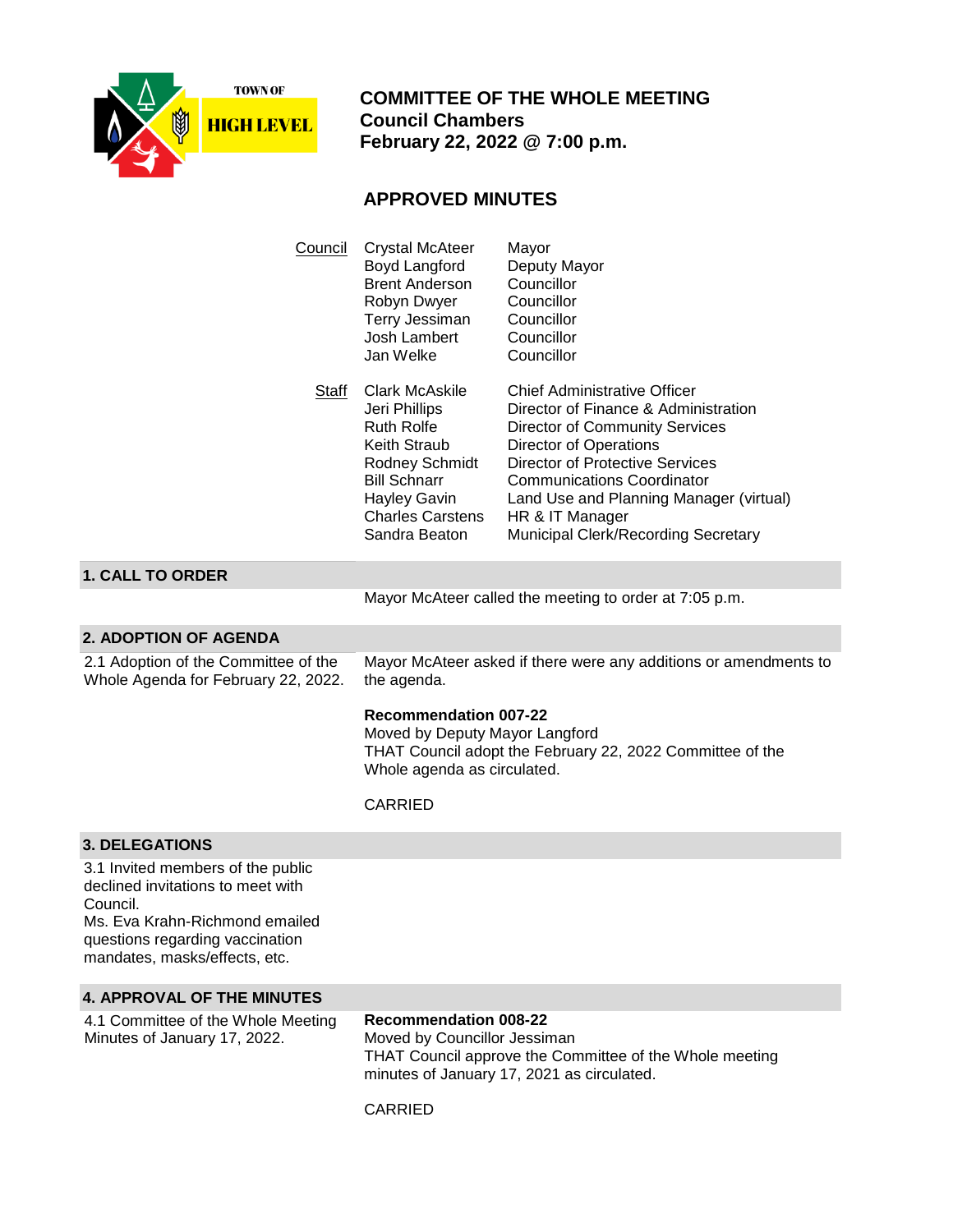| <b>5. DELEGATION BUSINESS</b>                                                                                                                    |                                                                                                                                                                                                                         |
|--------------------------------------------------------------------------------------------------------------------------------------------------|-------------------------------------------------------------------------------------------------------------------------------------------------------------------------------------------------------------------------|
|                                                                                                                                                  | None.                                                                                                                                                                                                                   |
| <b>6. OLD BUSINESS</b>                                                                                                                           |                                                                                                                                                                                                                         |
| 6.1 RFD: Northern Light Regional<br><b>Humane Society</b>                                                                                        | <b>Recommendation 009-22</b><br>Moved by Councillor Dwyer<br>THAT Council rise and report the Northern Lights Regional Humane<br>Society agreement to the February 28, 2022 Regular meeting for<br>ratification.        |
|                                                                                                                                                  | <b>CARRIED</b>                                                                                                                                                                                                          |
| <b>7. NEW BUSINESS</b>                                                                                                                           |                                                                                                                                                                                                                         |
| 7.1 AHS Community Engagement -<br>EMS Pressure and Mitigation plan,<br>includes ToHL Briefing Note<br>- From the Feb 14/2022 Regular<br>meeting. | Verbal update provided to Council.                                                                                                                                                                                      |
| 7.2 Briefing Note: School Zone<br>Signage at High Level Christian<br>Academy                                                                     | Verbal update provided to Council.                                                                                                                                                                                      |
| 7.3 Admin Request: Review of the<br>Arena Kitchen Lease                                                                                          | Verbal update provided to Council.                                                                                                                                                                                      |
| 7.4 RFD: Vitalization Grant<br>Application V22-002                                                                                               | Pursuant to section 172 of the MGA, Councillor Welke declared a<br>pecuniary interest and left the meeting at 7:54pm. Councillor Welke<br>is an owner of the business applying for the Vitalization Grant.              |
|                                                                                                                                                  | <b>Recommendation 010-22</b><br>Moved by Councillor Jessiman<br>THAT Council rise and report on Vitalization Grant Program<br>Application V22-002 at the February 28, 2022 Regular Council<br>Meeting for ratification. |
|                                                                                                                                                  | <b>CARRIED</b>                                                                                                                                                                                                          |
|                                                                                                                                                  | Councillor Welke returned to the meeting at 7:59pm.                                                                                                                                                                     |
| 7.5 RFD: Review of Mandatory<br>COVID-19 Vaccination Policy -<br>sharing information                                                             | <b>Recommendation 011-22</b><br>Moved by Councillor Dwyer<br>THAT Council rise and report on the revised Mandatory COVID-19<br>Vaccination Policy at the February 28, 2022 Regular Council<br>Meeting.                  |
|                                                                                                                                                  | <b>CARRIED</b>                                                                                                                                                                                                          |
| 7.6 Guitar Lessons - the Movie:                                                                                                                  |                                                                                                                                                                                                                         |

Marketing Plan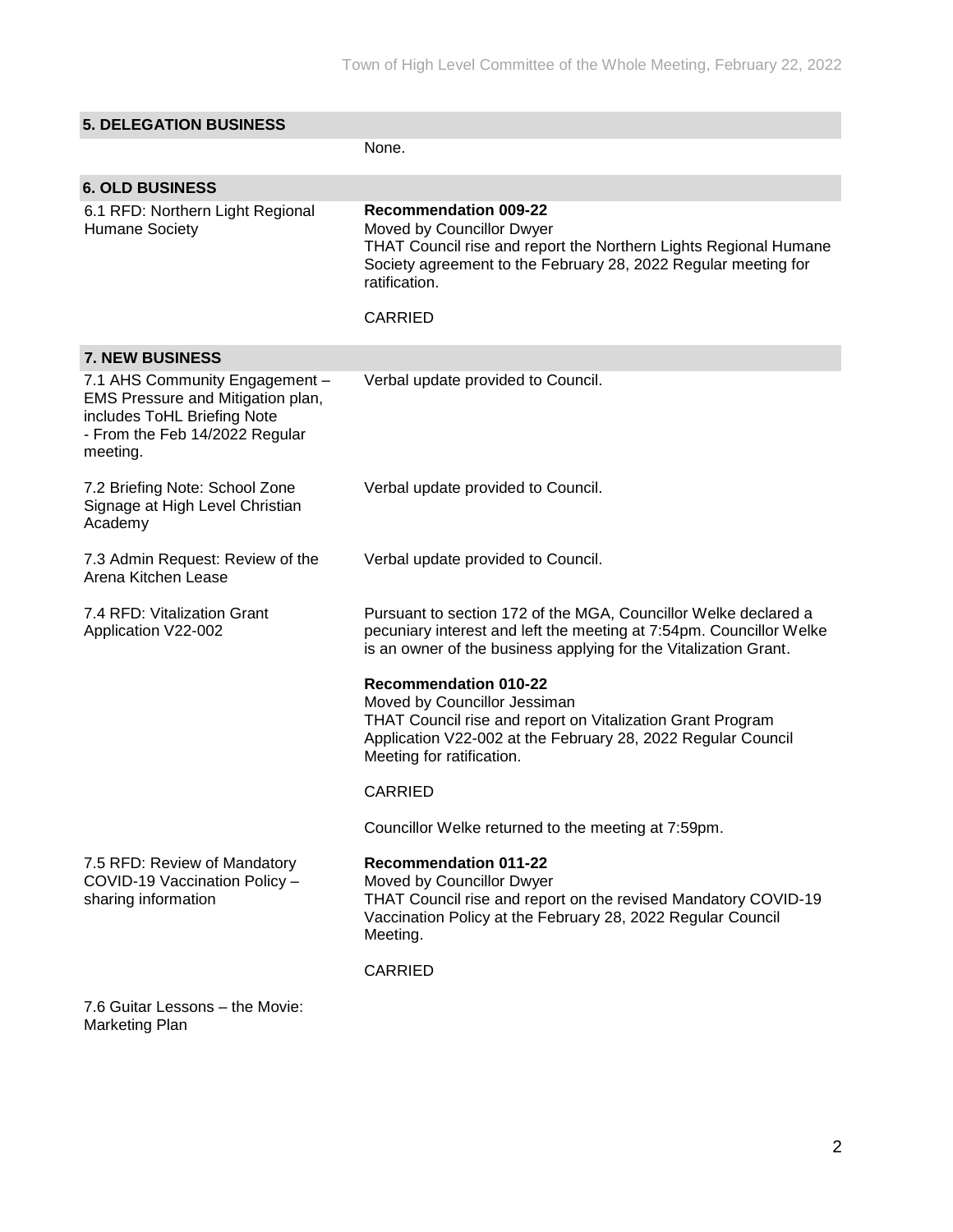7.7 RFD: 2022 Fees Bylaw **Recommendation 012-22** Moved by Deputy Mayor Langford THAT Council rise and report on the draft 2022 Fees Bylaw at the February 28, 2022 Regular Council meeting.

### CARRIED

| <b>8. CORRESPONDENCE FOR ACTION</b> |             |
|-------------------------------------|-------------|
|                                     | <b>None</b> |

**9. CORRESPONDENCE FOR INFORMATION**

None.

### **10. NOTICE OF MOTIONS**

None.

### **11. QUESTION PERIOD**

### **12. CLOSED SESSION**

Mayor McAteer requested a motion to move into closed session.

### **Recommendation 013-22**

Moved by Councillor Anderson THAT Council move into Closed Session at 8:29 p.m., per FOIP, Sections 24 and 29.

### CARRIED

The following individuals remained in the Closed Session portion of the meeting:

Elected officials – C. McAteer, B. Langford, B. Anderson, R. Dwyer, T. Jessiman, J. Lambert, J. Welke; and Staff: C. McAskile, J. Phillips, R. Rolfe, K. Straub, R. Schmidt, H.

Gavin, B. Schnarr, C. Carstens, and S. Beaton.

#### **Recommendation 014-22**

Moved by Councillor Lambert THAT Council move out of Closed Session at 8:42 p.m.

#### CARRIED

12.1 Briefing Note: ToHL Strategic Plan 2022 - Advice from officials and Information that is or will be available to the public, pursuant to FOIP Part 1, Div 2, Sections  $24(1)(a)$ ,  $(b)(i)$  and  $(c)$ , and 29(1)(b), respectively.